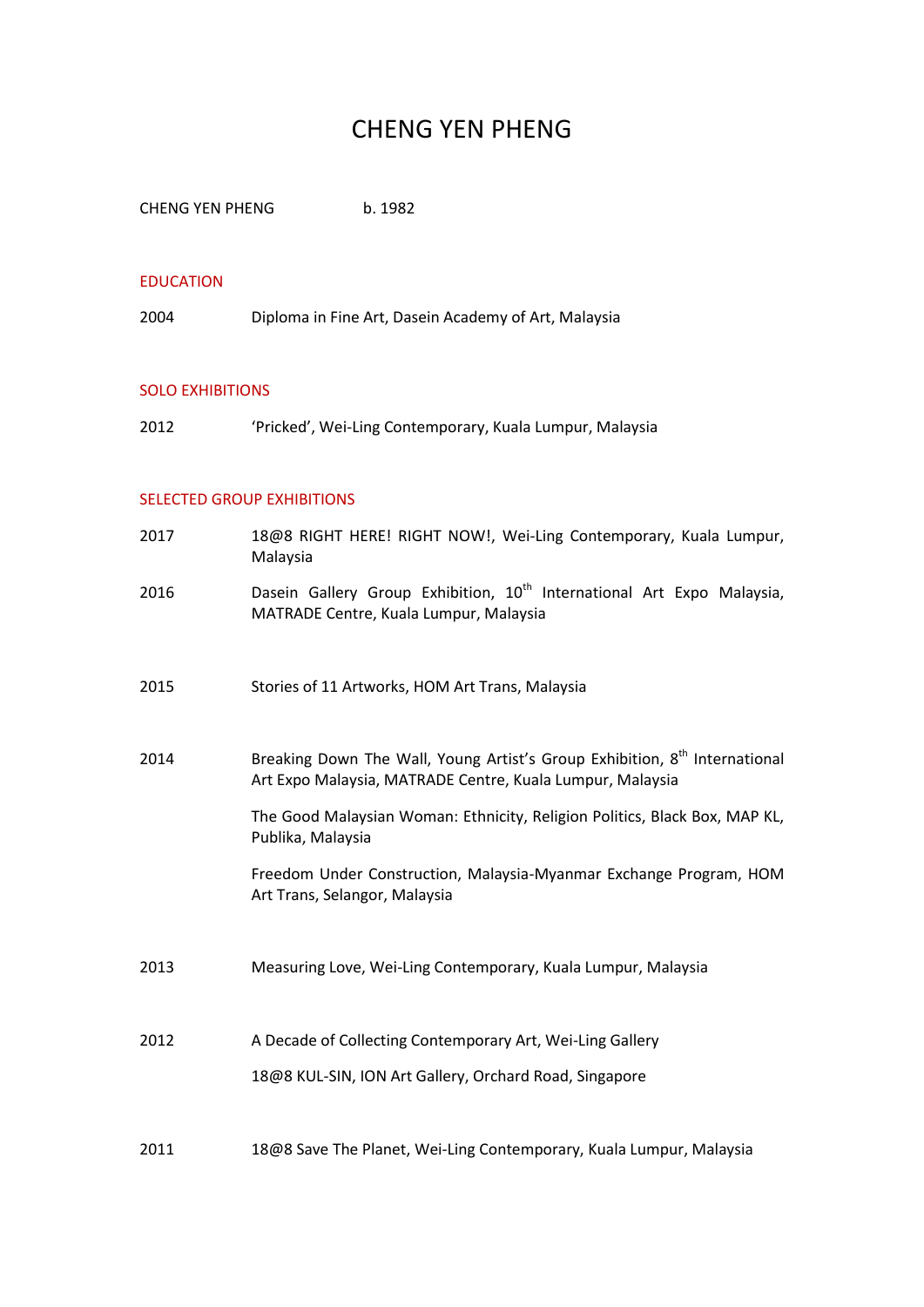The Garden of Hidden Desires, Wei-Ling Contemporary, Kuala Lumpur, Malaysia

Asia Art Link, Philippines

| 2010 | Absolut 18@8, Wei-Ling Gallery, Kuala Lumpur, Malaysia                                   |
|------|------------------------------------------------------------------------------------------|
|      | Artist in Residence, HOM Art Trans, Selangor, Malaysia                                   |
|      | Young Malaysian Artist: New Object(ion), Galeri Petronas, Kuala Lumpur,<br>Malaysia      |
| 2009 | MEA (Malaysian Emerging Artist Award) Exhibition, Soka Gakkai, Kuala<br>Lumpur, Malaysia |
|      | Sasaran International Art Workshop (Part II), Mutiara Gallery, Penang,<br>Malaysia       |
|      | Hanoi Welcome, Vietname Fine Arts Museum                                                 |
|      |                                                                                          |
| 2008 | Swash to Swarm, Findars Space @ Annexe Central Market, Kuala Lumpur,<br>Malaysia         |
|      | No Big Size, Findars Space @ Annexe Central Market, Kuala Lumpur,<br>Malaysia            |
| 2007 | Mekar Citra, Shah Alam Gallery, Selangor, Malaysia                                       |
|      | 30 Finalists of Pact Max Malaysian Art Awards, Foodloft Art Gallery, Penang,<br>Malaysia |
|      | Floral Kaleidoscope, Isetan Lot 10, Kuala Lumpur, Malaysia                               |
|      |                                                                                          |
| 2005 | Open Show, National Art Gallery Malaysia                                                 |
|      | Pameran Terbuka (Open Show), Shah Alam Gallery, Selangor, Malaysia                       |
|      | Seoul International Art Festival, Seoul City Art Centre, South Korea                     |
|      | Sejong Culture Art Centre, South Korea                                                   |
|      |                                                                                          |

#### AWARDS

2013 Bakat Muda Sezaman (Finalist), National Visual Arts Gallery, Kuala Lumpur, Malaysia